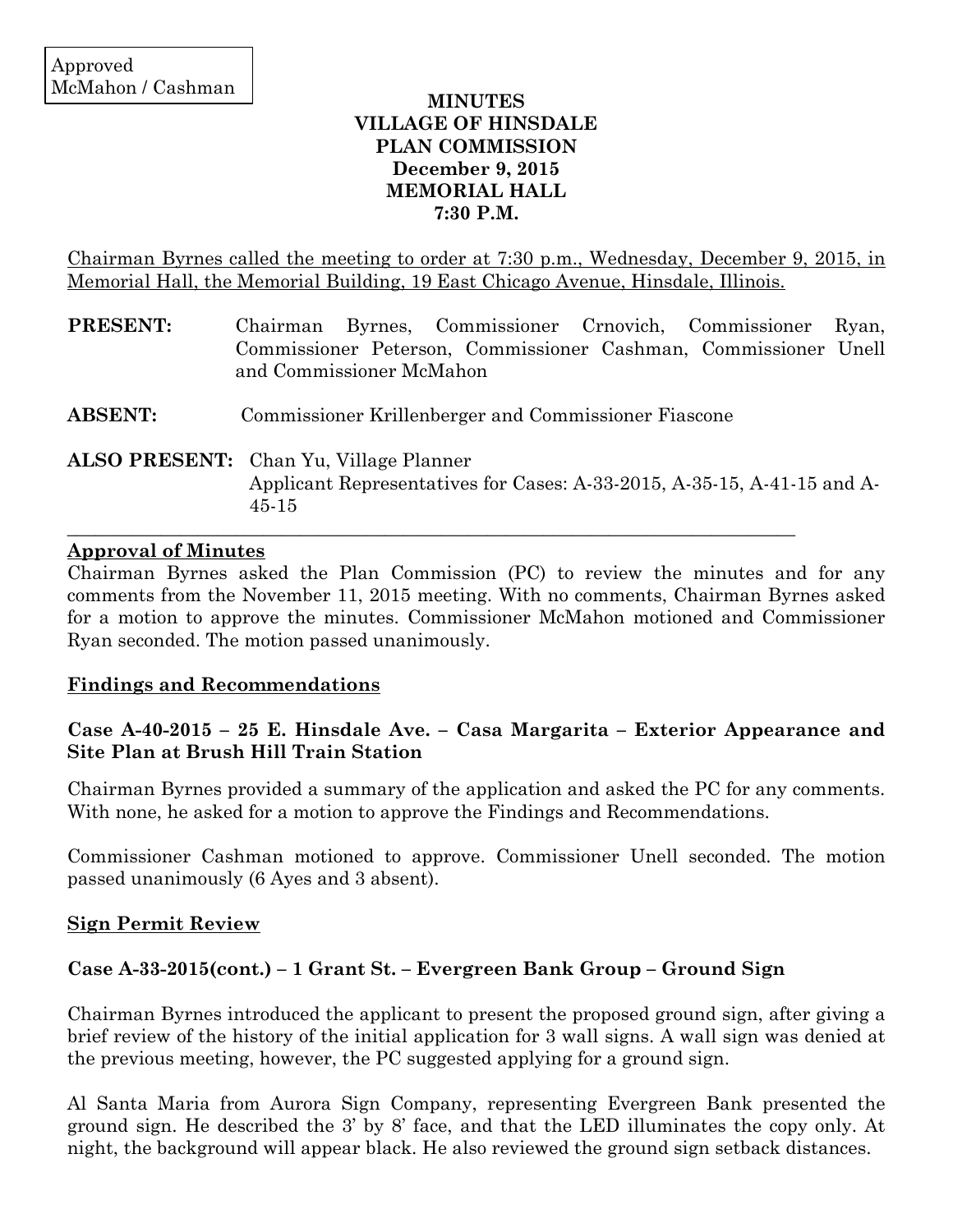Chairman Byrnes asked for clarification for how the sign will appear at night.

The applicant replied a dim logo, due to the vinyl, the white on the drawing will bleed white, and everything else would be painted white aluminum.

Commissioner Ryan asked if you would, or would not see those features at night.

The applicant explained you would only see the letters. The gold underscore will also illuminate, but will only be about 40% of the brightness due to the vinyl. The background will not illuminate.

Chairman Byrnes asked if the traffic view would be blocked, turning onto Chicago Avenue.

The applicant replied no, there will be a 45 foot visibility triangle. The distance he explained, is about 35 feet from the end of the building (from the front façade facing parking lot), plus another 12 feet of canopy area, and another 8-10 feet of sidewalk distance. To conclude, the applicant stated the sign is far away from the visibility triangle and one can easily see turning onto Chicago Avenue.

Chairman Byrnes explained there is a formula to it.

The applicant responded yes, the formula is 45 feet. The proposed ground sign is about 65 to 67 feet he explained. The height of the sign is 6 feet 6 inches tall.

Chairman Byrnes asked Chan if this is fully compliant.

Village Planner Chan responded yes. (Chan will correct at the next meeting that Code is a 100 foot visibility triangle. A stop work request was made to the applicant)

The applicant stated that the brick on the ground sign will be matched as closely as possible to the building.

Chairman Byrnes asked if anyone else had any comments or concerns. With none, he asked for a motion to approve the ground sign as presented.

Commissioner Unell motioned to approve. Commissioner Cashman seconded. The motion passed unanimously (7 Ayes and 2 absent).

# **Case A-39-2015 – 12 Salt Creek Lane – Hinsdale Surgical Center – Wall Sign**

Chairman Byrnes asked if the applicant was present for the proposed wall sign.

Chan responded no, and he will take the blame for not contacting them sooner about the meeting.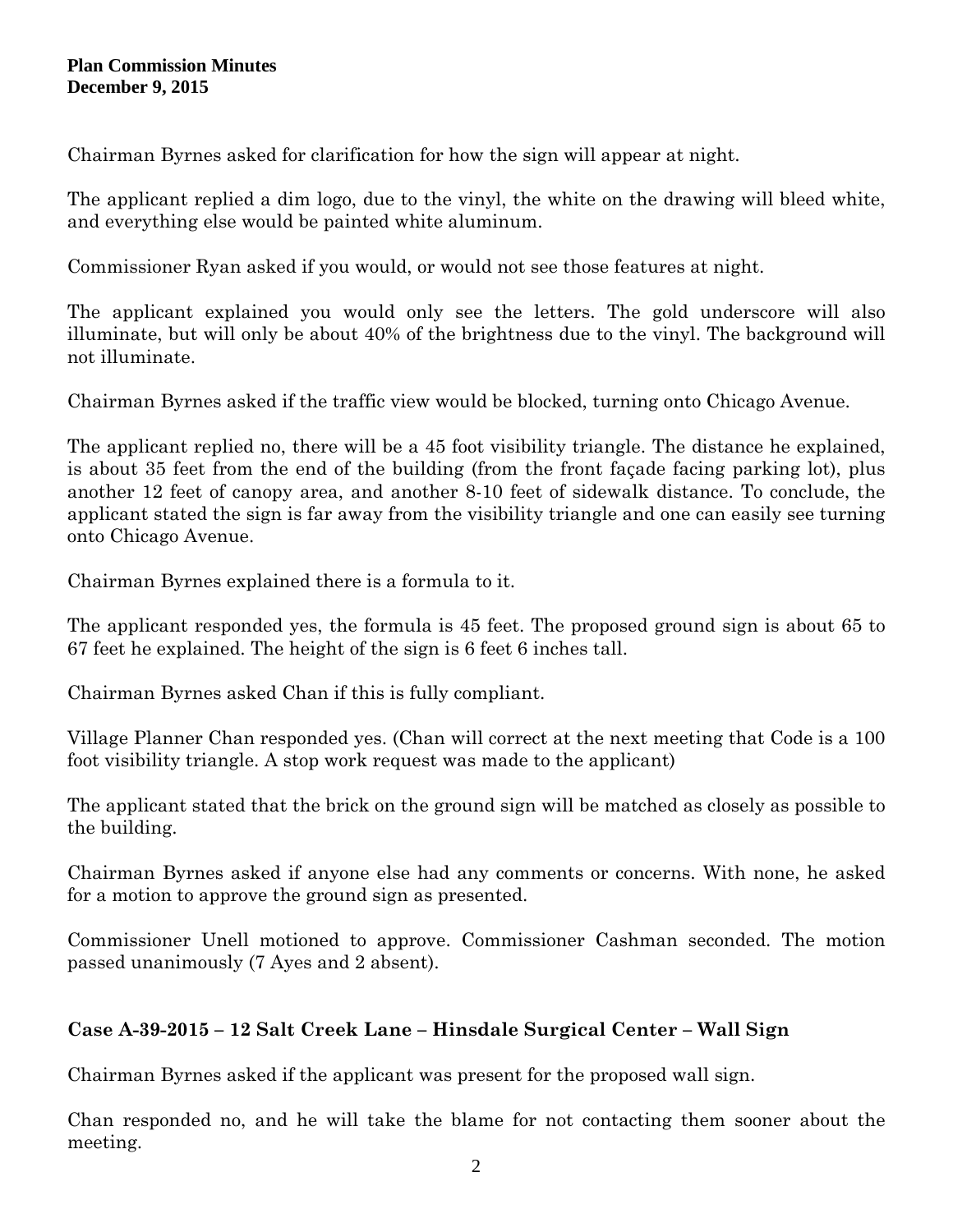Chairman Byrnes gave a brief history for the site, and asked if the PC would like to move forward with the application or wait until the applicant presents in the future.

Commissioner Cashman said he was expecting a larger sign, and he's OK with reviewing it now.

Commissioner McMahon expressed it seems noncontroversial.

Chairman Byrnes asked if it was illuminated.

Chan responded it is illuminated.

Commissioner Cashman explained yes, it's halo so at night you'd see it glow.

Chan reviewed that he's been corresponding with Med Properties, and they stated Hinsdale Surgical Center will be the only tenant for the entire building. Thus, they could potentially apply for 100 SF of signage.

Chairman Byrnes asked for clarification, since he believes there is already existing signage on the other side of the building (at the entrance).

Commissioner Cashman asked Chan if the north side is a different tenant.

Chan responded he does not recall any other signage on the building.

Commissioner McMahon believes Hinsdale Surgical Center is using the entrance on the other side of the building.

Chan explained that if there was any other tenant at the building, the 25 SF maximum signage area would be triggered. He reviewed this many times with Bill Dvorak from Med Properties.

Commissioner Cashman asked Chan if it'd be likely, they would not be able to put another sign up in the future.

Chan replied if another tenant applied for signage, Hinsdale Surgical Center would need to remove this one because it's already over 25 SF.

Commissioner Cashman believed he recalled previous discussion that there would only be one tenant at the building, and maybe it was the Surgical Center.

Commissioner Crnovich believed that's what she recalled too.

Additional discussion about the signage and the building ensued.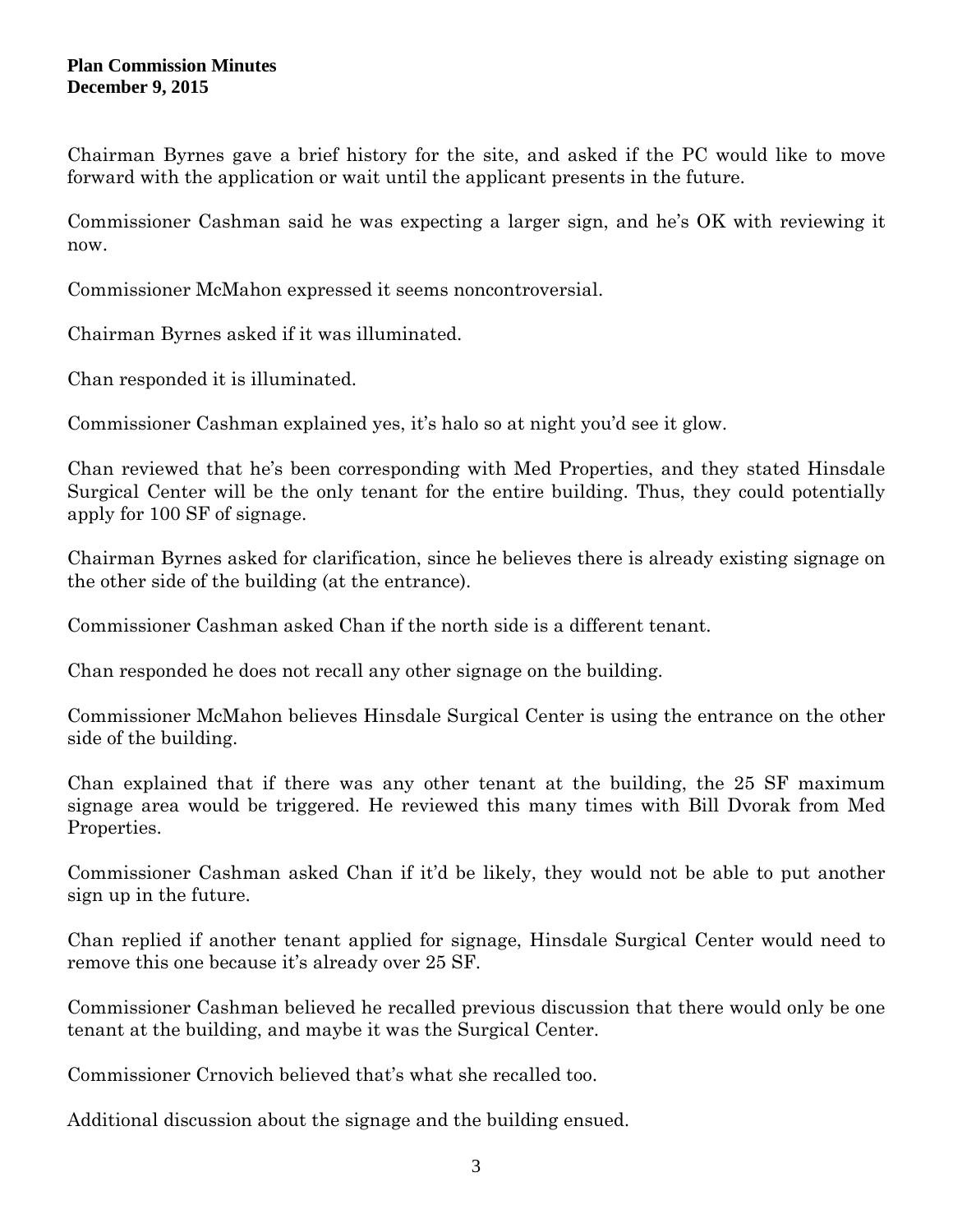Chairman Byrnes asked if anyone else had any comments. With none, he asked for a motion to approve the wall sign.

Commissioner Cashman motioned to approve. Commissioner Peterson seconded. The motion passed unanimously (7 Ayes and 2 absent).

## **Case A-41-2015 – 25 E. Hinsdale Ave. – Casa Margarita – 3 Wall Signs**

Chairman Byrnes introduced the applicant, Chase Lotfi to present the application.

Chan noted that he passed out revised sign exhibits received after the PC packets were mailed. The new exhibits propose larger signs, from 18.75 SF to 22 SF (17% increase).

Chairman Byrnes asked if the signs are still compliant.

Chan replied yes, and added the request will be for two allowable signs and one modification request to allow for an additional sign.

Chairman Byrnes asked the applicant if he is requesting for 3 signs.

The applicant replied yes, and added it's a very unique free standing building with 2 entrances.

Chairman Byrnes asked what his plan was for the east wall if he is applying for a wall sign on the north, south and west walls of the building.

The applicant responded he would be seeking for a vinyl window sign with just the logo on the door.

Chairman Byrnes asked where the main entrance is.

Chase replied it really depends on which direction you are coming from, and stressed the reason for signage on both ends. However, this application only reflects a request for the north, south and west sides of the building. He explained that he intends on seeking a variation for an additional sign for the east side.

Chan clarified that process would be through the ZBA.

Commissioner Crnovich asked Chase to clarify that he is requesting 2 signs, plus a modification for an additional sign (PC), and will seek in the future for a  $4<sup>th</sup>$  sign through the variation process (ZBA).

Chase responded yes.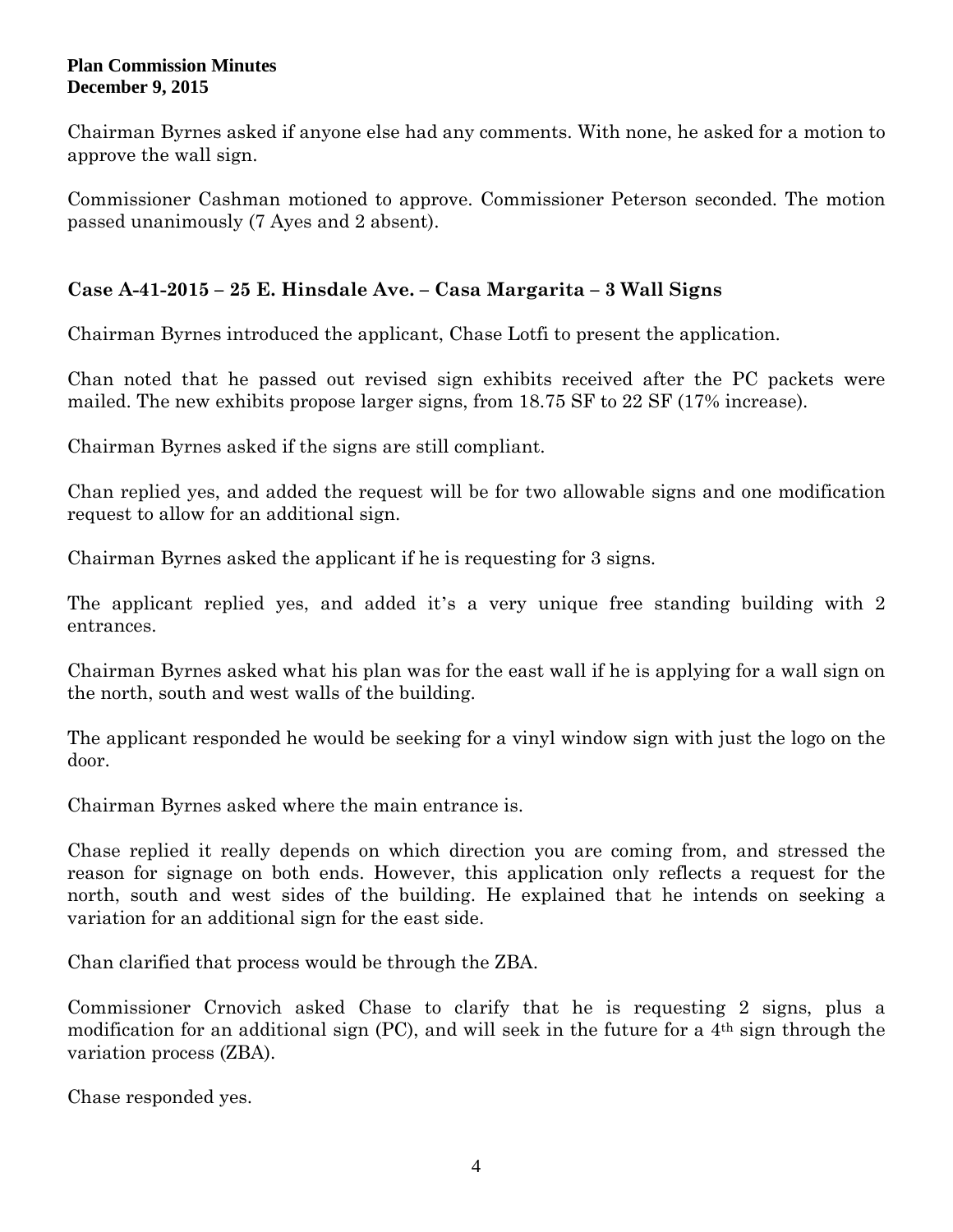Commissioner Cashman mentioned the 4th sign would only be visible if you entered the "portico".

Commissioner Crnovich asked if there will be an entrance on the east end of the building.

Chase replied yes, and that'd be open from day one since a lot of commuters wait in the area.

Commissioner Crnovich stated that she noticed some changes to the signs since the exterior appearance review meeting.

Chase responded correct, he removed the margarita glass logo because it was not code compliant.

Commissioner Cashman asked what part of the code.

Commissioner Crnovich responded under the Village liquor code.

Chairman Byrnes asked for any additional comments.

Commissioner Ryan expressed that she liked the neatness, simplicity, and the overall look is in character with the business. It also does a good job to match the building.

Commissioner Peterson questioned if the sign needs to be larger, as shown on the updated application.

Chase replied that it is a 100 foot long building, and the proposed signs are in proportion to the building.

Commissioner Peterson replied that it is a historical building, so that needs to be taken into consideration.

Commissioner Crnovich agreed with Commissioner Peterson's comment, and prefers the original sign size proposed. She asked Chase if he'd consider a blade sign in lieu of a 4th wall sign since that would not require a variation.

Chase said he'd consider it.

Chairman Byrnes expressed that he also prefers the initial smaller sign size.

Commissioner Crnovich explained that the 3 signs should still be very noticeable along with the awnings.

Chairman Byrnes asked for any additional comments.

Commissioner McMahon and Commissioner Cashman expressed that they don't feel strongly either way.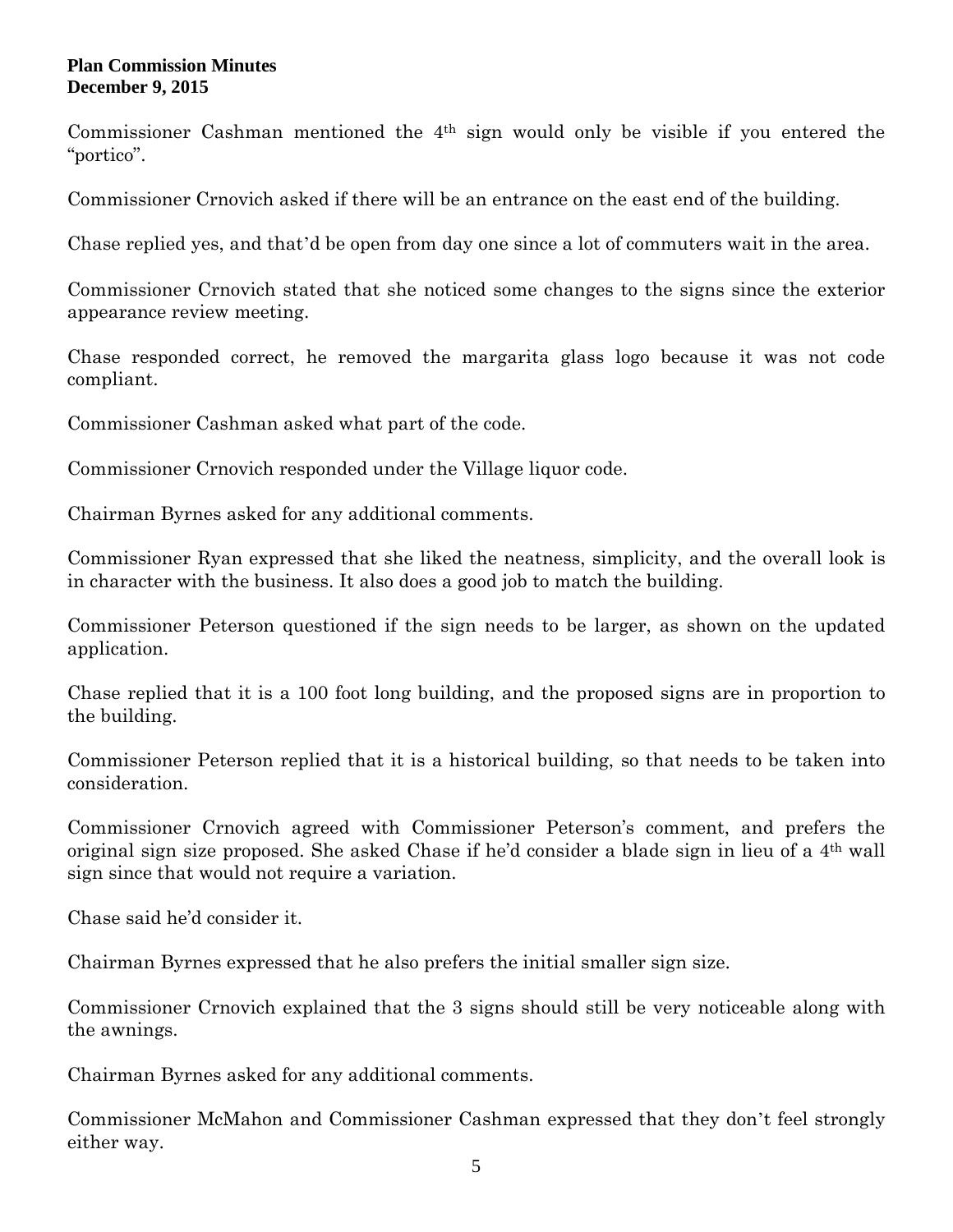Chairman Byrnes asked the applicant if he could install the initial smaller signs.

Chase replied it's a very prominent and long building. The 2 sizes he explained, are barely noticeable due to a 3 SF difference.

Commissioner Crnovich noted that he is asking for a third sign.

Chase responded that the building has 4 sides, and would need it for train pedestrians to notice the restaurant. He also noted that the awnings shrunk 10" in height to expose the lintels and most likely be one color.

Commissioner Crnovich expressed that she'd prefer the smaller signs since he is requesting for a 3rd sign from the PC.

Commissioner Peterson and Chairman Byrnes both agreed.

Commissioner Crnovich added that the applicant consider the blade sign as an option rather than seeking a variation through the ZBA.

Chairman Byrnes asked if the blade sign is a possible option.

Chan responded they are allowed in the downtown; however, he needs to make sure the location is in the only district where blade signs are allowed.

Chase pointed out that the wall signs will be made out of channel letters, and the initial smaller sized signs are not large enough to bend the medal. Thus, it'd be a backlit box with a vinyl front. In his opinion, channel letters appear a lot better than a backlit sign box.

Chairman Byrnes asked if there is a difference in depth between the 2 options.

Chase replied the same, however, the channel letters would extend out from the building.

Chairman Byrnes asked about the illumination.

Chase responded yes, the sign would be illuminated by LED.

Commissioner Peterson asked what part illuminates.

Chase replied only the letters.

Commissioner Cashman asked for clarification about the background, the green and yellow colors.

Chase replied correct, that will only be the background.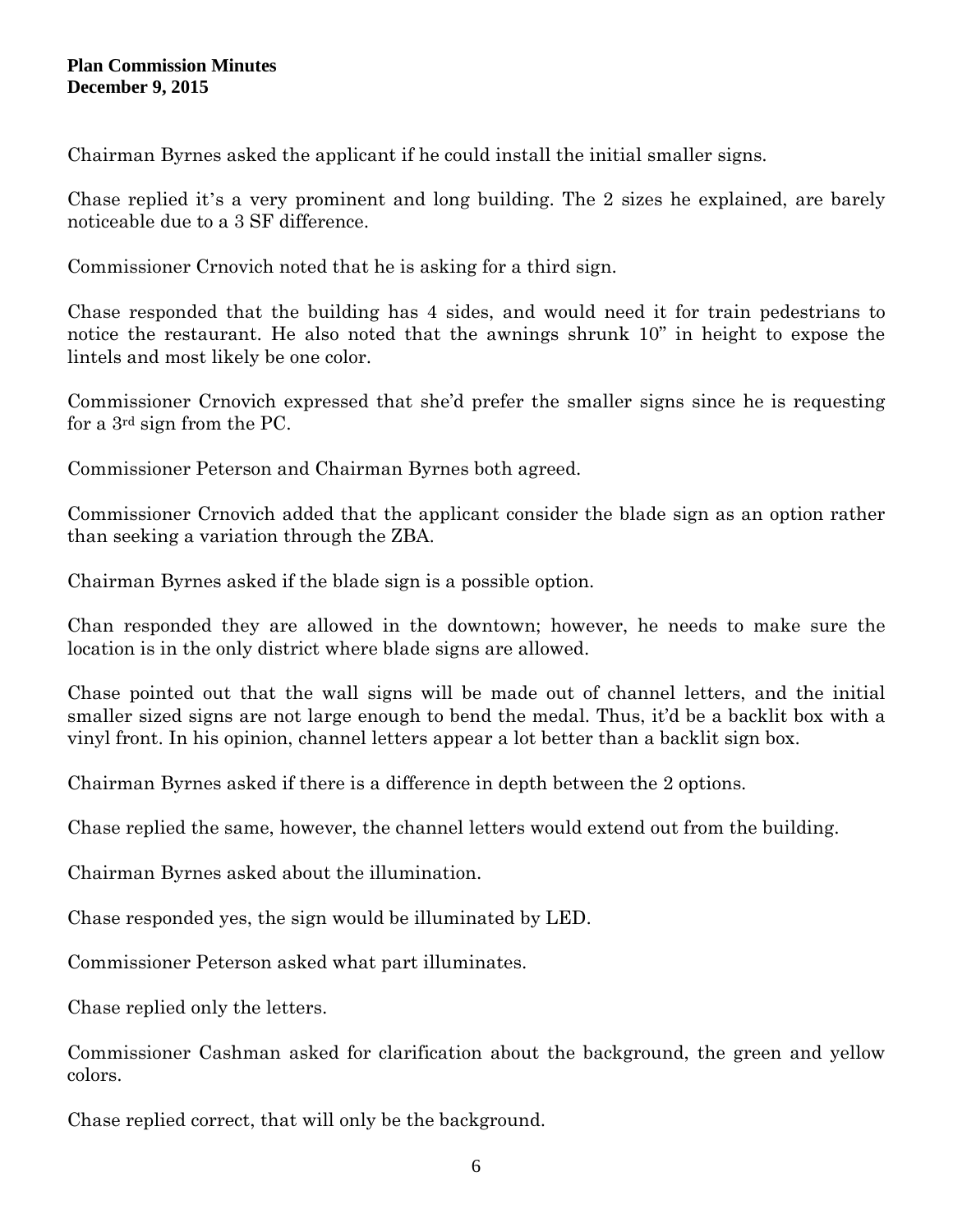Commissioner Cashman asked for clarification about the 5" projection of the sign.

Chase responded the projection would be closer to 4".

Commissioner Cashman asked how this channel letter sign would differ from the smaller sign design.

Chase explained the box essentially uses a Plexiglass with a colored vinyl face; and the entire box is lit from the back.

Chairman Byrnes expressed he prefers the lit channel letter design.

Commissioner Peterson asked how deep the sign is in the preliminary design.

Chase replied between 4" and 5".

Commissioner Peterson asked if this means it's basically double the depth.

Chase explained no, the channel letters are mounted on a flat piece of metal. Thus, there is no additional depth.

Commissioner Peterson questioned if the overall project is 11" from the brick.

Chase responded no.

Commissioner Peterson referenced to the drawing that it appears to be 11".

Commissioner Cashman agreed with Commissioner Peterson's observation.

Chairman Byrnes asked if the sign will project around 10" from the wall.

Commissioner Cashman replied yes, for the channel letter sign.

Chan stated that the exhibit shows a 5" projection.

Chase explained the only part of the sign that would project are the letters themselves.

Additional discussion in regards to the differences between the smaller sign box versus the larger channel letter sign ensued.

Commissioner Cashman expressed that he'd prefer the smaller box sign.

Commissioner Crnovich agreed with Commissioner Cashman.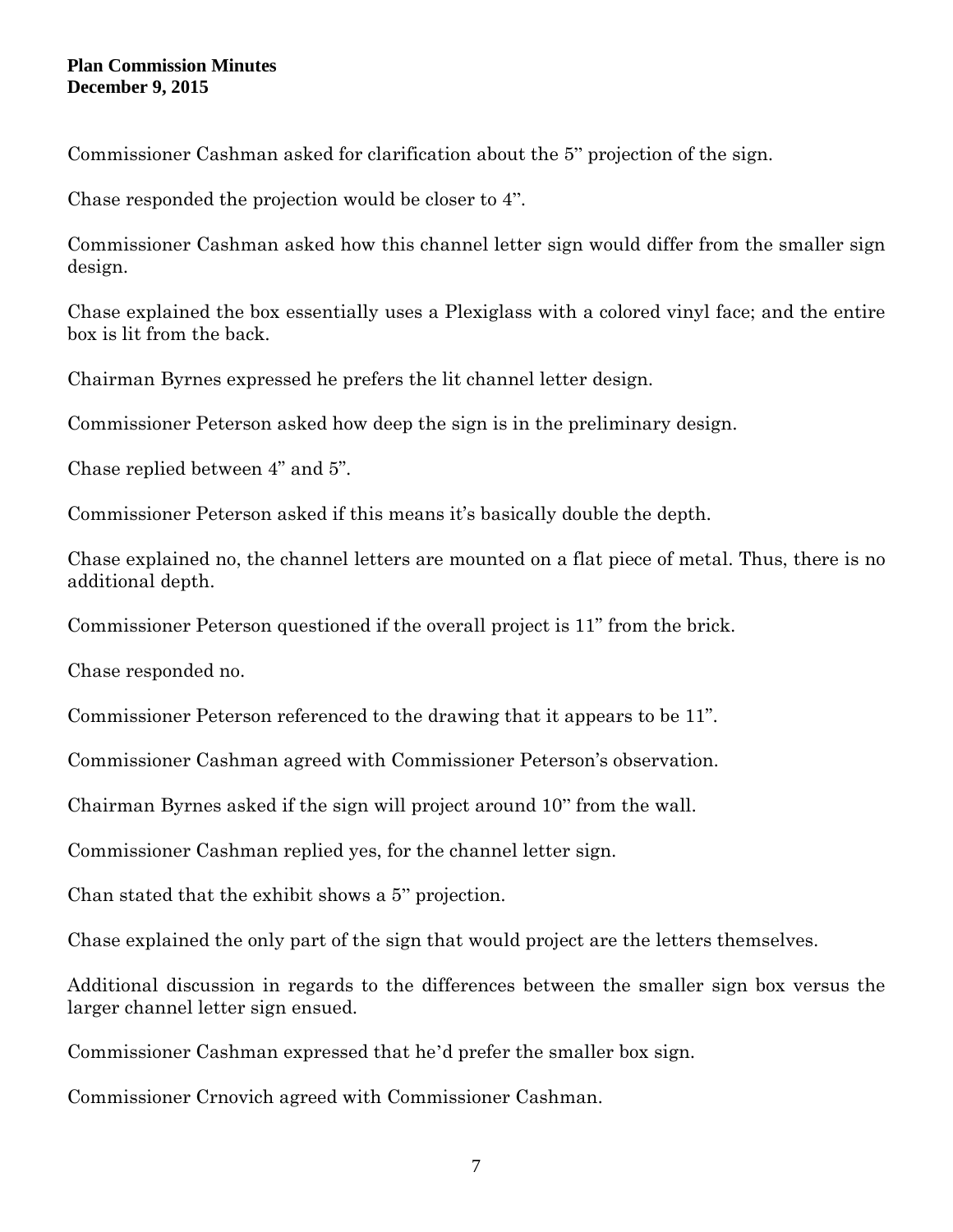Chairman Byrnes asked if the applicant would consider the initial application.

Chase responded the larger signs were due to new information while communicating with Chan. In addition, he believes the larger signs would look more appealing.

Commissioner Unell asked if the concern at the moment is the projection of the sign.

Chairman Byrnes replied yes.

Chase stated that he can work with the design of the channel letter sign to match the depth of the box sign.

Commissioner Crnovich stated that she is more comfortable with the smaller sign, keeping in mind it's a historic building and the PC has the authority to allow a modification to approve a 3rd sign.

Chase explained he would do the smaller sign if he could. However, due to the size, the channel letter design is not possible.

Commissioner expressed that she believes it's a reasonable request given the adjustments the applicant has already made and that the signs will look nice.

Commissioner Peterson added, however, it needs to project only 5" from the brick.

Chairman Byrnes asked for a motion to approve the (revised/larger) wall signs, as submitted, with the stipulation that it projects only 5" from the wall.

Commissioner McMahon motioned to approve. Commissioner Ryan seconded. The motion passed (6 Ayes, 1 Nay and 2 absent).

# **Case A-45-2015 – 125 W. 2nd St. – Steil Dermatology – Ground Sign**

Chairman Byrnes introduced the application after giving a brief review of the history of the location.

Steven Schmitt, Kolbrook Design introduced himself and reviewed the zoning and location of the office building.

Commissioner Cashman expressed that the proposed ground sign looks very nice, and matches the building.

Chairman Byrnes asked if it is illuminated.

Steven replied no.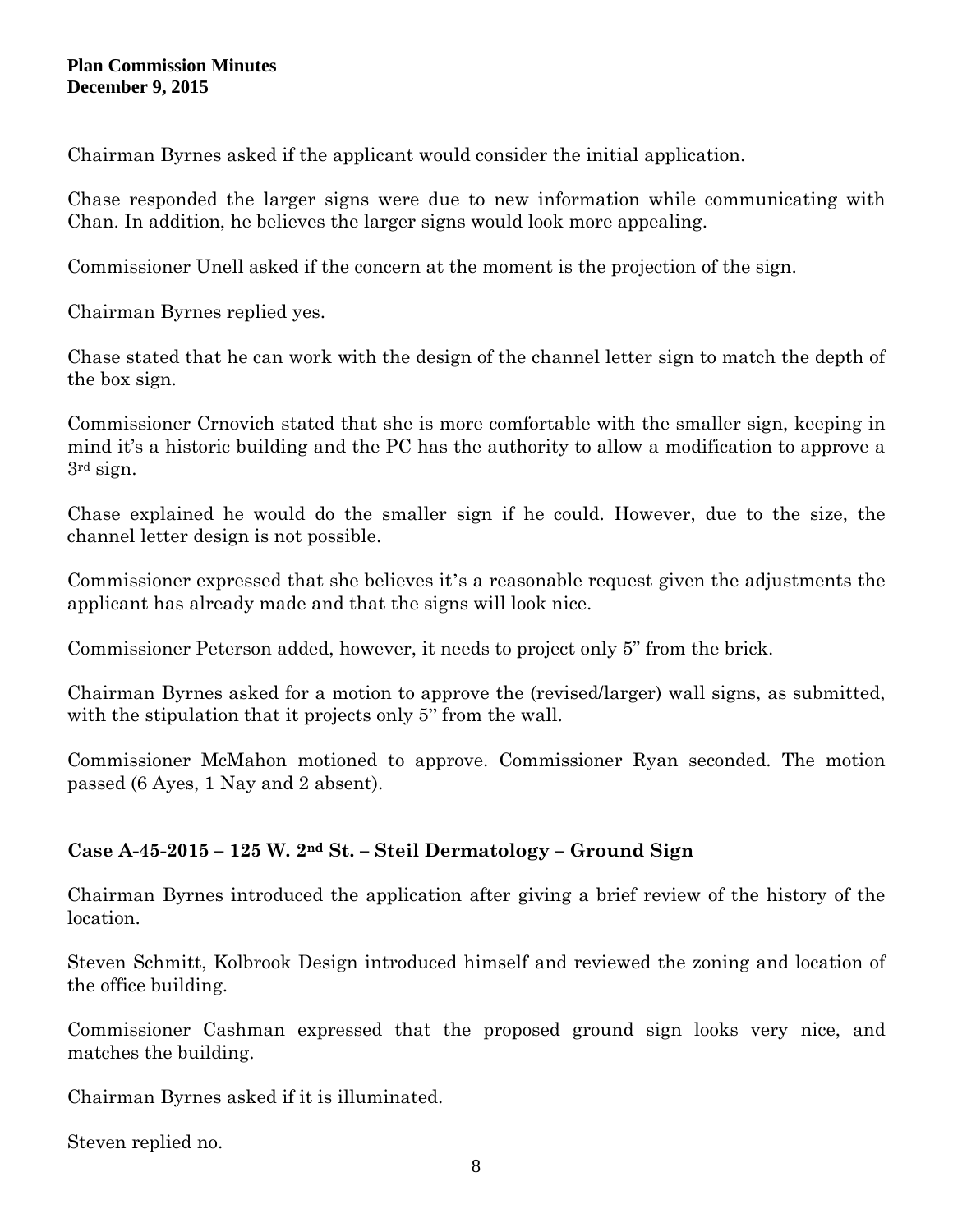Commissioner Ryan expressed that the sign is very tastefully done.

Chairman Byrnes asked if there is an address on the sign or building.

Steven replied not at the moment.

Commissioner Cashman asked if the location was chosen to clarify the entrance.

Steven explained yes, and that they asked the Board to consider a gate the night before to direct pedestrians to the correct entrance.

Chairman Byrnes asked for a motion to approve the sign for Steil Dermatology.

Commissioner Unell motioned to approve. Commissioner Cashman seconded. The motion passed unanimously (7 Ayes and 2 absent).

## **Scheduling of Public Hearing**

### **Case A-42-2015 – Village of Hinsdale – Text Amendment to Remove Registering Home Occupations to Match Municipal Code. (This item was for scheduling the time and date)**

Chairman Byrnes provided a brief summary for the scheduling purpose of the application. To this end, he established a public hearing for this item at the January 13, 2016 PC meeting.

# **Public Hearing**

## **Case A-35-2015 – 20 E. Ogden Ave. – Text Amendment to allow Showrooms for the Interior Design and Remodeling in the O-2 Limited Office District**

Chairman Byrnes provided a brief review of the application and public hearing item, and introduced the applicant to present the proposed text amendment.

Nick Esposito introduced himself as the representative, on behalf of the applicant, LaMantia. He next explained the services LaMantia provides and clarified that they would not sell products retail, and products would not be warehoused or fabricated at the location. Nick further reviews the text amendment application to the PC.

Commissioner Cashman asked if the house to the west of the property is zoned O-2.

Nick responded, there is a small lot between the property and house.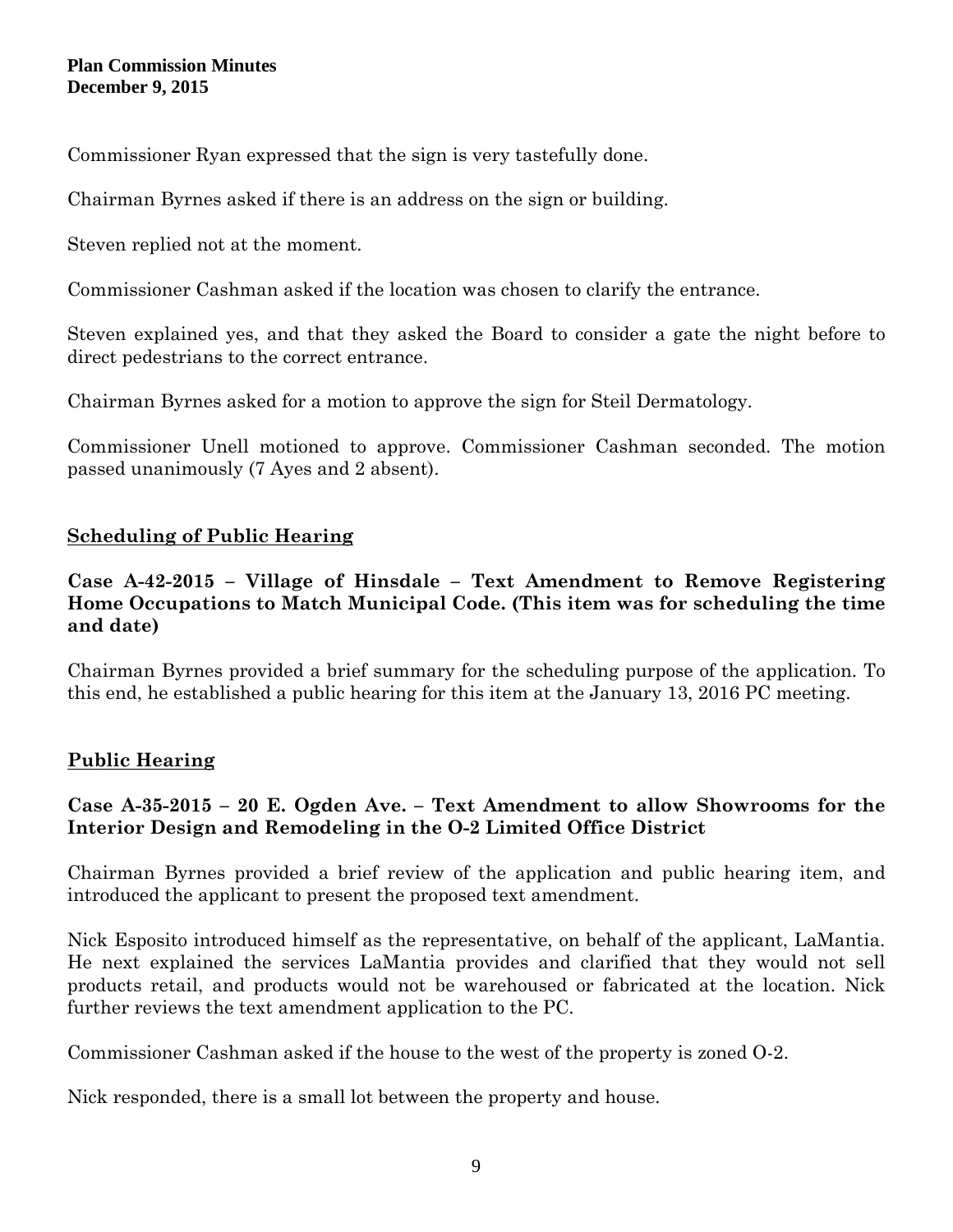Further presentation of the text amendment application and exhibits by Nick ensued . A few major points included: parking meets code, planned landscaping improvements, offices hours are 7:30 AM to 5 PM and most of the customer visits are appointment based.

Chan clarified that the plans presented by Nick, as explained earlier, would be through a separate exterior appearance and site plan review process.

Nick replied he understood, but wanted to give the PC a preview to potentially avoid any "surprises".

Commissioner Cashman expressed that he doesn't believe anyone would be able to see the showroom from the street, based on Nick's presentation photos.

Chairman Byrnes formally opened the public hearing for the application and asked the audience if anyone would like to make any public comments.

Commissioner Cashman explained that he believes the review should be approached first on the decision as a permitted use or special use. And the second part of the review based on the special use permit application for the specific property.

Chan mentioned that he passed out larger maps at the dais for an improved illustration of the O-2 districts in the Village. He also briefly reviewed the text amendment language change, to allow (proposed in **bold**) "Interior design **and remodeling** and decorating services **including showrooms**, but not including painters and paperhangers or showrooms or retail sales on the premises" in the O-2 Limited Office District.

Commissioner Cashman commented that "showrooms" occurs in the same sentence as something excluded, and thus is confusing.

Chairman Byrnes asked if it would work if "showrooms" is omitted from the language.

Commissioner Cashman replied yes. And also explained that he also feels strongly that the text amendment be considered as a special use permit and not a permitted use. His reasoning revolved around the uncertain potential impacts at each district by future applicants.

The PC in general agreed.

Nick replied he supports this. He also mentioned that they brought it up at the Board meeting.

Chairman Byrnes reviewed for the PC, a special use permit would be reviewed on a case by case basis. And he expressed that he believes this is absolutely the way to go.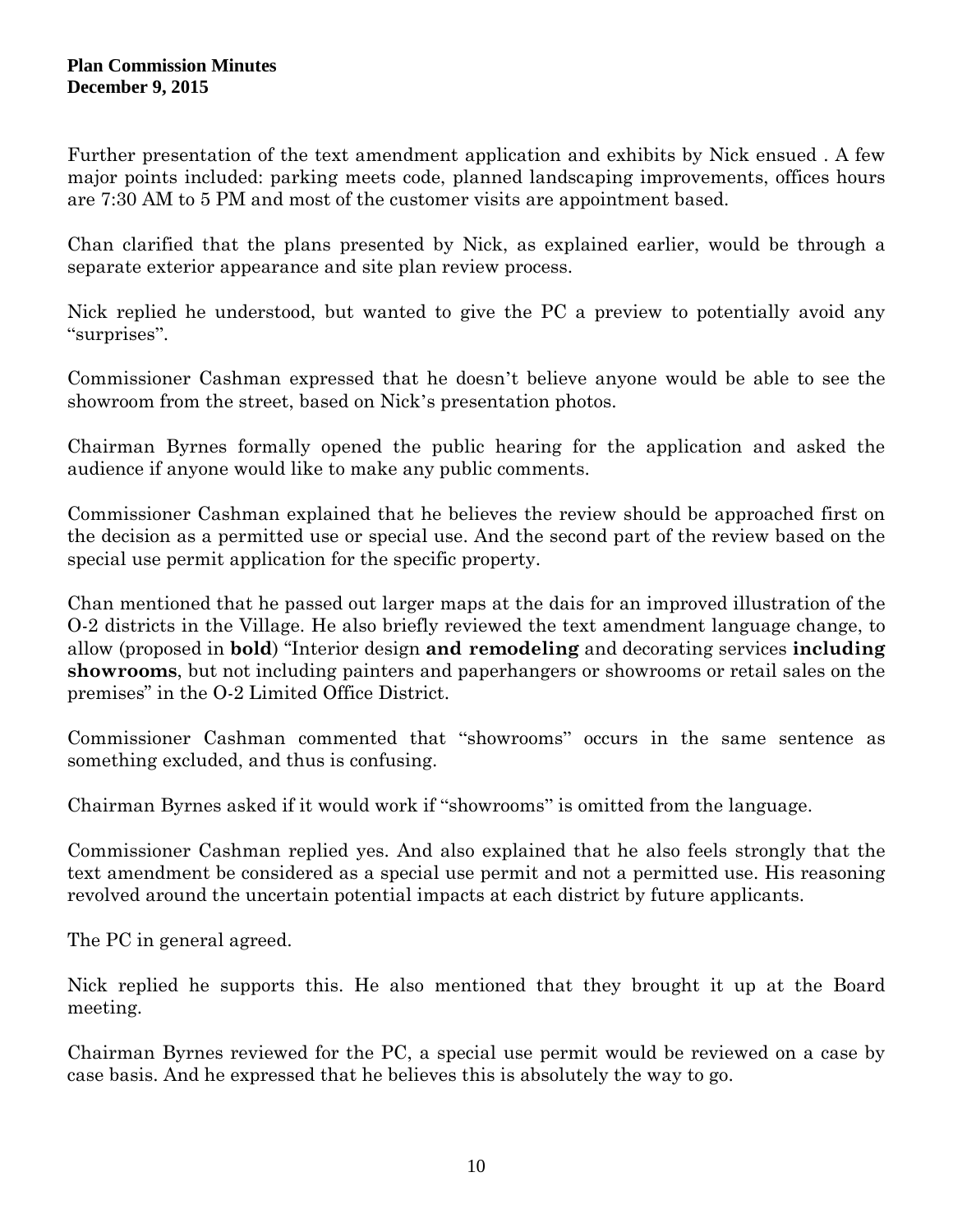Chairman Byrnes asked if this business will be different compared to Normandy in the B-3 district.

Chan replied Normandy may store materials. But in this particular case, LaMantia has stated there will be no retail sales, storage of raw materials and fabrication.

Commissioner McMahon asked the applicant about the sales tax component of the business.

Anthony LaMantia, business owner, explained they purchase products from the supplier, at wholesale without tax. However, at the end of the month, they pay sales tax on it.

Chairman Byrnes expressed that he believes it's a good use for the location.

Commissioner McMahon expressed that she is fine with it.

Commissioner Crnovich stated they have nice improvement plans.

Commissioner Cashman explained that it is nice to find a unique use that gives the medical office building a second chance purpose, given its unusual location and "transitional" district. Further, he believes and hopes that the neighbors would not even notice the change.

Chairman Byrnes asked if the 250' notice was completed as part of the public meeting process.

Nick and Chan responded yes.

Chairman Byrnes and Commissioner Cashman asked the resident attending the meeting if he has any comments and/or in favor of the application.

Raja Babu Chigurupapi, resident of 645 Washington Street, was sworn in and asked if there are any modification plans for the small property in between his house and the office building.

Nick replied no. The current building owner also mentioned they are unable to modify the land in any way due to the cemetery and zoning.

Chairman Byrnes asked the homeowner if he is satisfied with the answer to his question.

Raja Babu Chigurupapi replied yes.

Chairman Byrnes asked for any additional comments before he closed the public hearing. With none, he closed the public hearing.

Chairman Byrnes asked for a motion to approve the text amendment to allow interior design **and remodeling** and decorating services **including showrooms**, but not including painters and paperhangers or retail sales on the premises" in the O-2 Limited Office District as a special use permit.